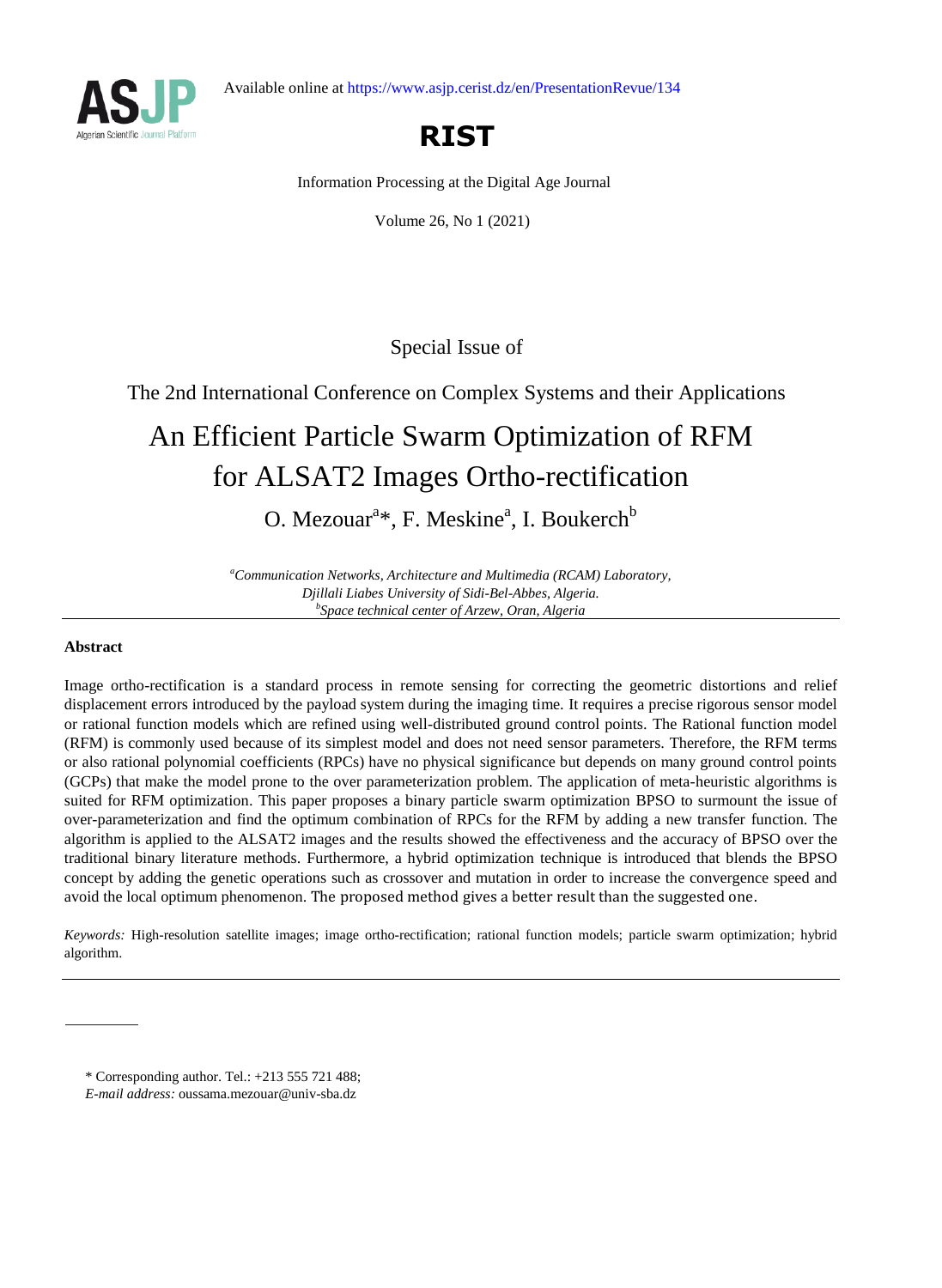## **1. Introduction**

One of the most important sources of geographic information systems (GIS) is high-resolution satellite imagery. The high-resolution satellite images are actually used in several contexts at both the industrial and scientific domain, Belfiore and Parente, 2016 but raw images usually contain some significant geometrical distortions. These distortions depend on the device (airplane or satellite), type of sensor and the overall field of view which cannot use the raw images directly for map products in GIS. Ortho-rectification is a standard process for correcting the geometric distortions and relief displacement errors introduced by the payload system during the imaging time Toutin, 2004. It consist of transforming an image's central projection into an orthogonal, uniform-scaled view in which the distorting effects of tilt optical projection and terrain relief are removed, Jeff, 2004. Therefore, the high accuracy potential of ortho-rectification depends on the relationship between images and object spaces, Hu et al., 2004. For that, there have been functions and mathematical models developed either through empirical models (such as 2D/3D polynomial or 3D rational functions) or with rigorous (physical) models, Toutin, 2004. The rigorous models mostly based on the collinear-equation are lack generality because they are complex and its imaging model can differ from one sensor type to another. In addition, parameters such as orbital satellite ephemeris, attitudes, and the physical parameters of the sensor should also be provided for geo-positioning based on a rigorous sensor model; but those parameters may not be accessible because they expose satellite and sensor core technology. Protecting certain key parameters IKONOS, Quick Bird and other commercial satellite imagery vendors have adopted empirical models, simpler and more general imaging platform the renowned type and mainly used in empirical models is rational function model (RFM), Jeff, 2004.

There are two methods to solving the RFM named as dependent-terrain and independent-terrain. In the case of the independent terrain, RFM is solved by using the physical sensor model; otherwise in the absence of the sensor parameters, the RFM is solved by using a set of ground control points (GCPs). This solution depending on the number and the distribution of the ground control point on the terrain is known as dependent-terrain method, Tao and Hu, 2001. The independent-terrain approach, RFM necessitates a large number of accurate, well-distributed GCPs which is a time-consuming and costly process. In addition, RFM coefficients or also rational polynomial coefficients (RPC) have no physical significance which makes it difficult to find their best combination, Yavari et al., 2012. To overcome these problems the binary form of meta-heuristic algorithms can be helpful in optimization and determining the optimum RPCs. Recently, many investigations carried out on the employment of the meta-heuristic approaches for RFM optimizations. Genetic algorithms (GAs) and particle swarm optimization (PSO) are the most useful technique in the literature employed to find the optimum number and combination of RFM parameters.

GA-based approaches for RFM optimization were introduced in Jannati et al., 2012; Valadan Zoej et al., 2012. Zoej et al., 2012 used GA to find an optimum RPC by recommending a three-category division of ground points (GPs): Ground check points (GCPs) are used to estimate RPCs; dependent check points (DCPs) are used to estimate cost functions; and independent check points (ICPs) are used to measure the accuracy of the optimum RFM obtained by the method. In Valadan Zoej et al., 2012 a modified version of GA was employed for RFM optimization. Jannati et al., 2012 have suggested using qualified genes in chromosome body to create some genetically modified (transgenic) chromosomes. The conventional PSO and its modified version were introduced in Yavari et al., 2012 and Yavari, et al., 2013 respectively. Yavari has developed the first PSO-based approach presented in the RFM literature, that used binary particles to decide whether or not the RPCs where present in the RFM structure and designed to be more likely to omitting coefficients rather than maintaining them. This binary modified PSO has outperformed GA in terms of computational time and accuracy in Yavari et al., 2012; Yavari, et al., 2013. Thereafter, PSO's employment has been the subject of several research works as in Moghaddam, et al., 2018 and Gholinejad, et al., 2019.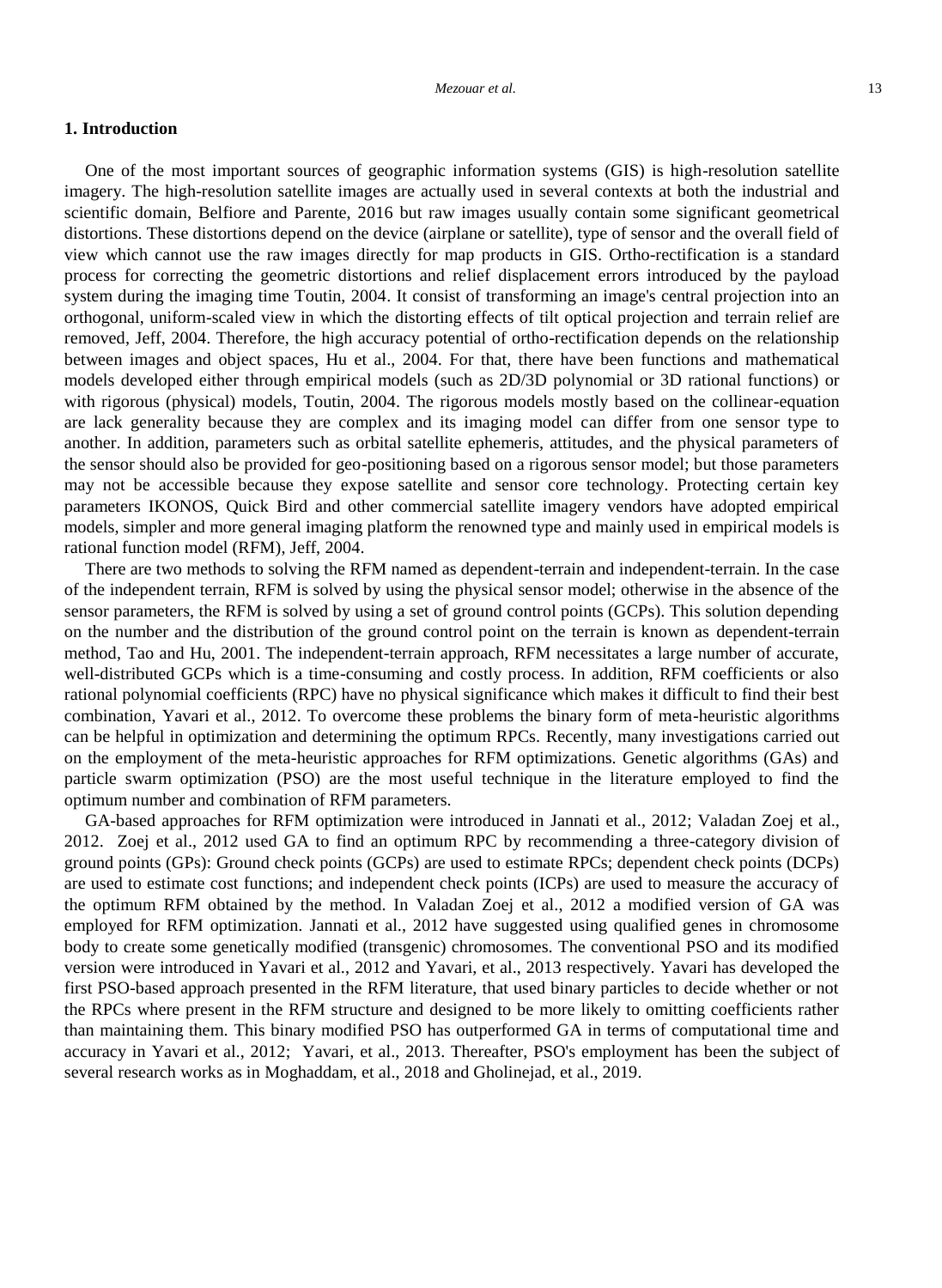In this context, this work focused on evaluating the performance of an efficient PSO algorithm based on terrain dependent RFM model applied for the Algerian satellite (ALSAT2) images. The paper is organized as follows: The next section presents the theoretical description of RFM, then the concept of binary PSO for RFM optimization is introduced in section 3, the implementation and methodology of the study technique are provided in section 4. The presentation of the results in the section 5 is divided into two parts, in the first one we give the experiment results of BPSO, and in the second part we present our proposed hybrid algorithm. Finally, we give our conclusions in section 6.

#### **2. Rational function model (RFM )**

RFM is widely used by for photogrammetric and remote sensing applications because of its easy implementation and not require any knowledge of the sensor parameters. Mathematically, it define the spatial relationship between ground space (X,Y,Z) and image space (r,c) using a ratio polynomial, Tao and Hu, 2001 as follows :

$$
r = \frac{P_1(X,Y,Z)}{P_2(X,Y,Z)}\tag{1}
$$

$$
c = \frac{P_3(X, Y, Z)}{P_4(X, Y, Z)}\tag{2}
$$

Where:

$$
P_i = a_{i,0} + a_{i,1}X + a_{i,2}Y + a_{i,3}Z + a_{i,4}XY + a_{i,5}XZ + a_{i,6}YZ + a_{i,7}X^2 + a_{i,8}Y^2 + a_{i,9}Z^2 + a_{i,10}XYZ + a_{i,11}X^3 + a_{i,12}XYZ^2 + a_{i,14}X^2Y + a_{i,15}X^3 + a_{i,16}YZ^2 + a_{i,17}X^2Z + a_{i,18}Y^2Z + a_{i,19}Z^3
$$
 (3)

where  $a_i$ ,  $b_i$ ,  $c_i$ ,  $d_i$  indicate the RFM coefficients and are referred to as Rational Polynomial Coefficients RPCs or Rational Function Coefficients, RFCs see Tao and Hu 2001; Chen et al. 2006.

The Unknown RFCs can be solved with two methods. The first one is known as Terrain-independent which utilizes a physical sensor model. Thus, it requires the availability of some information on the sensor (attitude and orbital parameters), which is based on the following steps, see Tao and Hu 2001:

1- Image Grid Determination,

2- Use of the physical sensor model to create a 3D object grid,

3-Use of RFM to solve the RPCs by using the image points and their corresponding ones in the 3D object grid,

4- The RFM Accuracy can be evaluated through comparing the image grid points calculated over RFM with the coordinates of the original image grid points by calculating the difference.

The second method is called Terrain-dependent in which the physical sensor information is not necessary but it is based on the distribution and the number of ground control points GCPs, Tao and Hu, 2001; Chen et al. 2006. For this case, coefficients  $b_0$  and  $d_0$  of the denominator polynomials are considered to be equal to 1 to simplify the calculations. So the number of the remaining unknown RPCs is 78, which requires at minimum 39 GCPs to be solved, see Jannati et al., 2017 using a standard least squares (LS) method according to the following steps:

Linearization and reformulation of nonlinear equations (1) and (2) as follows:

$$
P_1(X, Y, Z) - r P_2(X, Y, Z) = 0
$$
\n
$$
P_1(X, Y, Z) - r P_1(X, Y, Z) = 0
$$
\n
$$
P_2(X, Y, Z) - r P_2(X, Y, Z) = 0
$$
\n
$$
P_1(X, Y, Z) - r P_2(X, Y, Z) = 0
$$

$$
P_3(X, Y, Z) - cP_4(X, Y, Z) = 0
$$
  
The above equations can then be written as follows, by using n GCPs (Tao and Hu, 2001): (5)

 $y = Ax + e$  (6)

$$
\frac{1}{\text{Where}}
$$

A: design matrix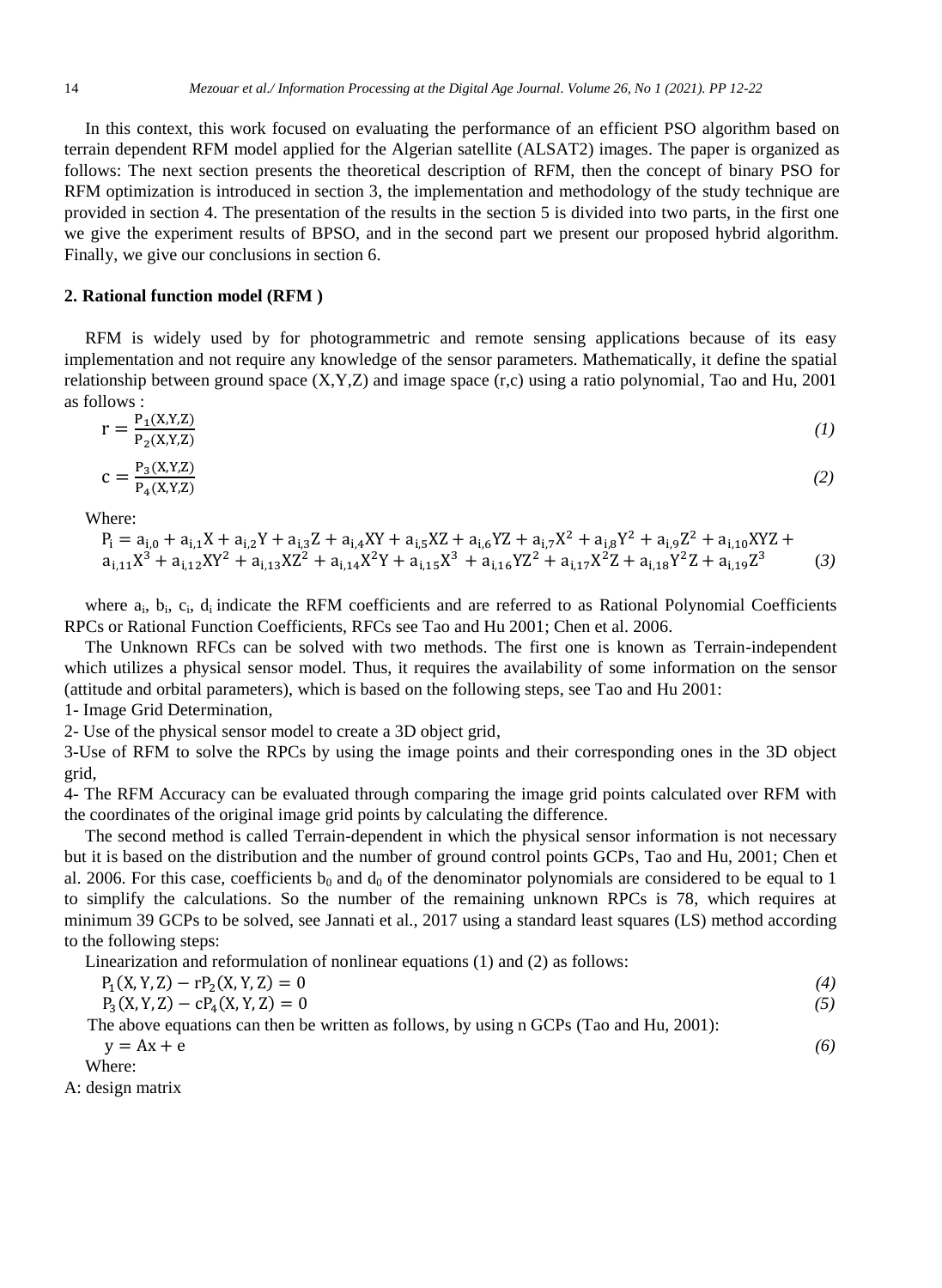y: observations vector

e: residuals vector

x: vector of RPCs.

The least-squares (LS) method can be applied to determine RPCs as follows :  $x = (A^T A)^{-1}$  $T_y$  (7)

#### **3. The binary particle swarm optimization for RFM optimization**

Particle swarm optimization is one of the most common meta-heuristic optimization algorithms inspired by social intelligence and cooperative behavior displayed by various species to fill their needs in the search space. The first version of the particle swarm algorithm is developed by James Kennedy and Russell Eberhart in 1995 which works in continuous search space, see Eberhart and Shi, 2001; Kennedy and Eberhart, 1995.

In RFM optimization, the binary form is applied. The standard binary PSO can be defined by the following equations , Eberhart and Shi, 2001; Kennedy and Eberhart, 1997:

$$
v_{ij}(t+1) = w. v_{ij}(t) + c_1 r_1 (p_{ij}(t) - x_{ij}(t)) + c_2 r_2 (p_{gj}(t) - x_{ij}(t))
$$
\n(8)

- t is the iteration number.

-  $v_{ii}$  is the velocity of the bit j of ith particle bounded within a range of  $[v_{min},v_{max}]$ ,

-  $x_{ij}$  is the position of the bit j of ith particle.

- Pg denotes the best particle of the swarm, that is the particle with the best objective function value, and the best previous position of the ith particle in its own searching trajectory is recorded and represented as Pi.

## - W is the inertia weight.

The update function for the position is defined as follows:

$$
x_{ij}(t+1) = \begin{cases} 1, & \text{if } r_{ij} < \emptyset(v_{ij}) \\ 0, & \text{otherwise} \end{cases}
$$
 (9)

Each element in the vector velocity is regarded as the input of a normalizing function (transfer function) and usually is a sigmoid function, see Gruen and Kocaman, 2008 which determines the probability in the range of [0,1].

The algorithm begins with a population of particles which is a set of RFMs structure generated at the first run randomly in a string of the binary values. This implies that each particle is a combination of one and zero, indicating the presence or absence of the corresponding coefficient RPC in the RFM. In this work, the RFM with 78 parameters was used; hence each particle is represented by a string of 78 binary values as indicated in figure bellow.



Fig.1. Particle representation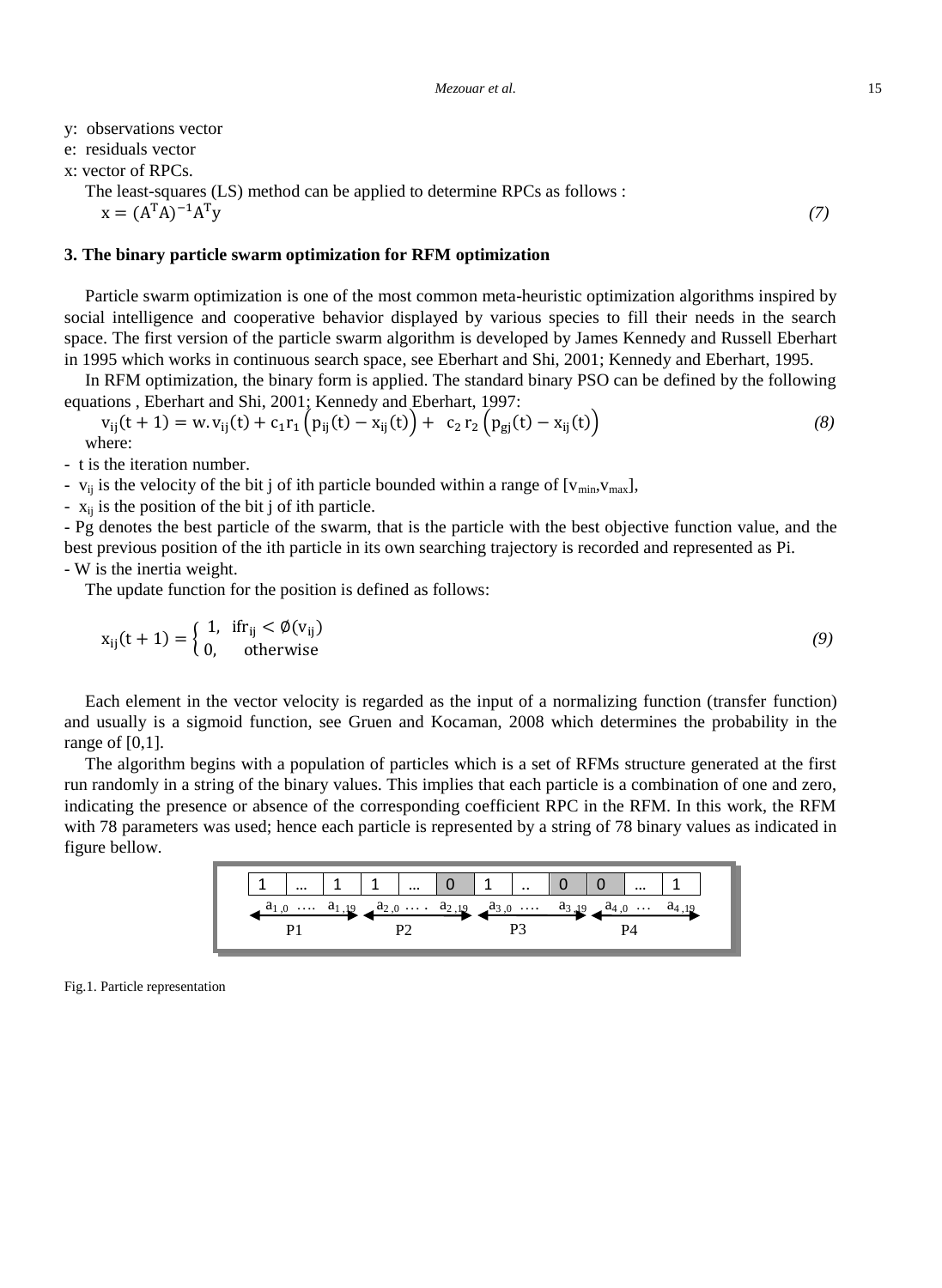RFM optimization aims to minimize the number of terms and maintains sufficient accuracies therefore the normalizing function should be structured to be more likely to omit, rather than maintain the terms. Hence in our algorithm called BPSO-RFO the *tanh* function is used as the normalizing function due it deliver successful results as it demonstrated in Yavari, et al., 2013, so the bits updating is performed with eq.9 using the velocity of the bit calculated by eq.8, the normalizing function formula is as follows:

$$
\varnothing\!\left(v_{ij}\right) = \left\{\begin{array}{cc} \tanh\!\left(v_{ij}\right), & \text{if } v_{ij} > 0\\ 0, & \text{otherwise} \end{array}\right.\tag{10}
$$

The algorithm is repeatedly updated until a criterion for termination is reached. In this study, we declared the maximum number of iterations (tmax) to be termination condition.

#### **4. Implementation and methodology**

In this paper, two high-resolution multispectral images were used of size of  $1750 \times 1750$  pixel. These images are acquired by the Algerian satellite ALSAT2 over Winterthur city (Switzerland). The first one "Winterthur1" consists of 18 GCPs and the second "Winterthur2" contains 20 GCPs. These GCPs detected directly from terrain when the measurements were realized in August 2007, see Gruen and Kocaman, 2008. Fig.2 shows Winterthur images of the ALSAT2 satellite within their CPs location.

The RFM optimization process is applied under the CPs in three different parts. First part of these points is employed to estimate the unknown coefficients of the model, which is called Ground Control Points (GCPs). The second part of CPs is used to calculate the fitness value for each particle named Dependent Checkpoints (DCPs). And the last part of these points is used just for accuracy assessment that is addressed as independent check points (ICPs). Generally, the most common measure of accuracy used is Root Mean Square Error (RMSE) given by this equation

$$
RMSE = \sqrt{\frac{\sum_{i=1}^{N} (x_i - \hat{x}_i)^2 + (y_i - \hat{y}_i)^2}{N}}
$$
(11)

Where: N is the total number of points,  $(x_i, y_i)$  the estimated coordinate  $(x, y)$ ,  $(\hat{x}_i, \hat{y}_i)$  denote the actual coordinate (x, y).

We can summarize our methodology of RFM optimization based on the proposed algorithm as follow:

1- Estimation of the RPCs proposed by each particle by using a set of GCPs and the least square method (LS). 2- Evaluation of each particle by calculating the RMSE over DCPs which is the cost function.

3- Updating the RFM structure according to the BPSO-RFO algorithm. Table 1 depicts the parameters of the

proposed method.

The experiments have been implemented using MATLAB on a personal computer with a 2.40GHz Intel Core i3 CPU and an 8 Gb RAM. The following table depicts the different parameters of the BPSO-RFO algorithm.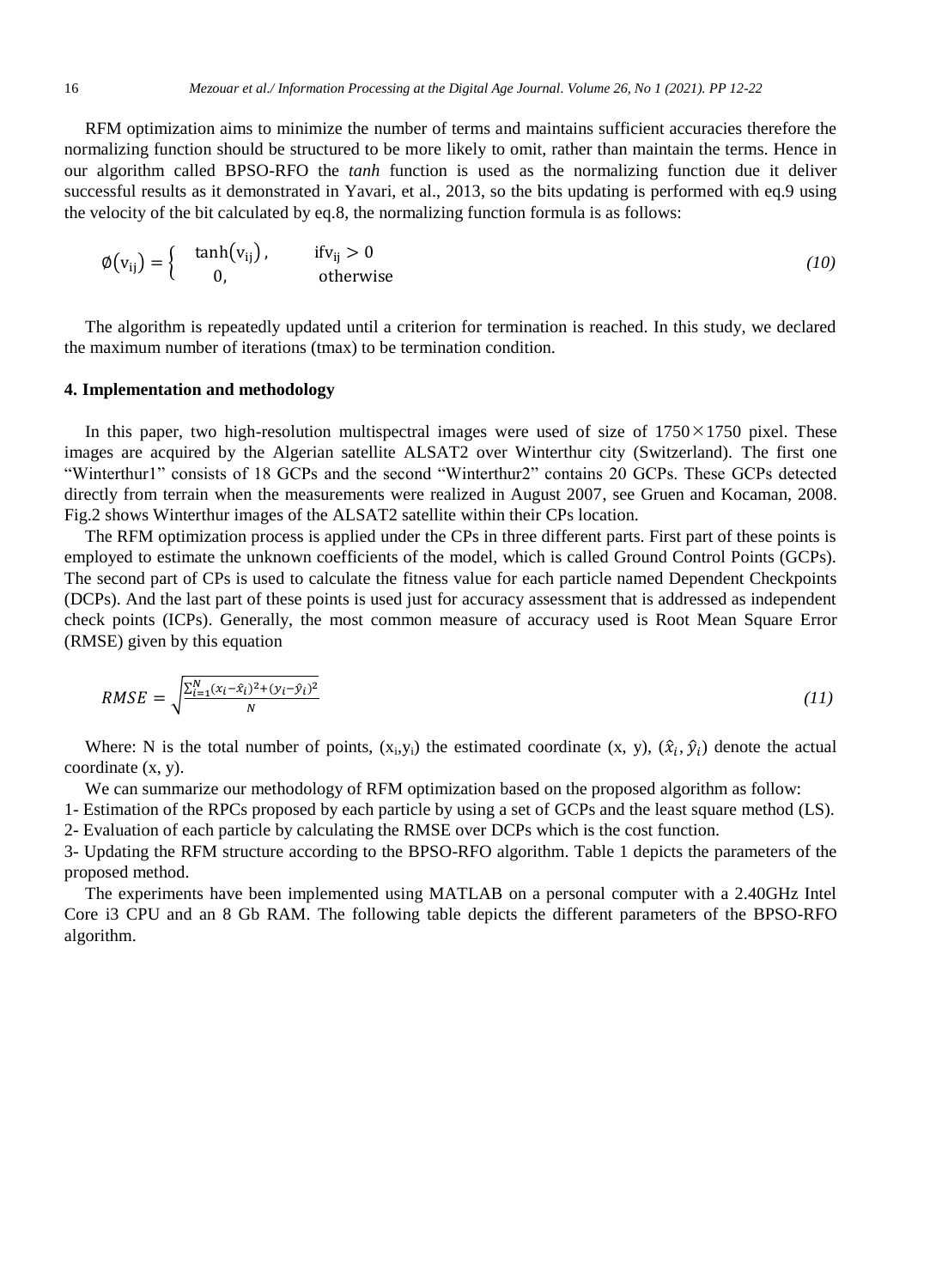Table 1.Parameters used in the BPSO-RFO algorithm.

| Population size |           | 30   |  |
|-----------------|-----------|------|--|
| ν               | $v_{max}$ | $+3$ |  |
|                 | $v_{min}$ | $-3$ |  |
| w               |           | 0.7  |  |
| $t_{max}$       |           | 200  |  |
| C1              |           | 1.5  |  |
|                 |           | 1.5  |  |
|                 |           |      |  |



Fig.2. Dataset images: (a) Winterthur1; (b) Winterthur2.

## **5. Results and discussions**

The experiments have been divided into two sections: The first section consist to evaluating the performance of our BPSO-RFO algorithm in terms of accuracy, stability and convergence speed. In the second section, we propose the hybrid HPSO-RFO algorithm in order to enhance the results.

#### *5.1. First section: Performance of BPSO-RFO*

To evaluate the performance of the proposed algorithm BPSO-RFO, different testing experiments are carried out by selecting different combinations of well distributed GCP/ICP. In all experiments a 20% of the GCPs were selected randomly as DCP to calculate the cost function of each particle. In such issues, the RMSE over DCPs was widely used as a cost function. The accuracy of the obtained results is determined by two measuring criteria: first the RMSE calculated over ICPs which is indicator of the accuracy, second the standard deviation (STD) which is a proper indicator of stability.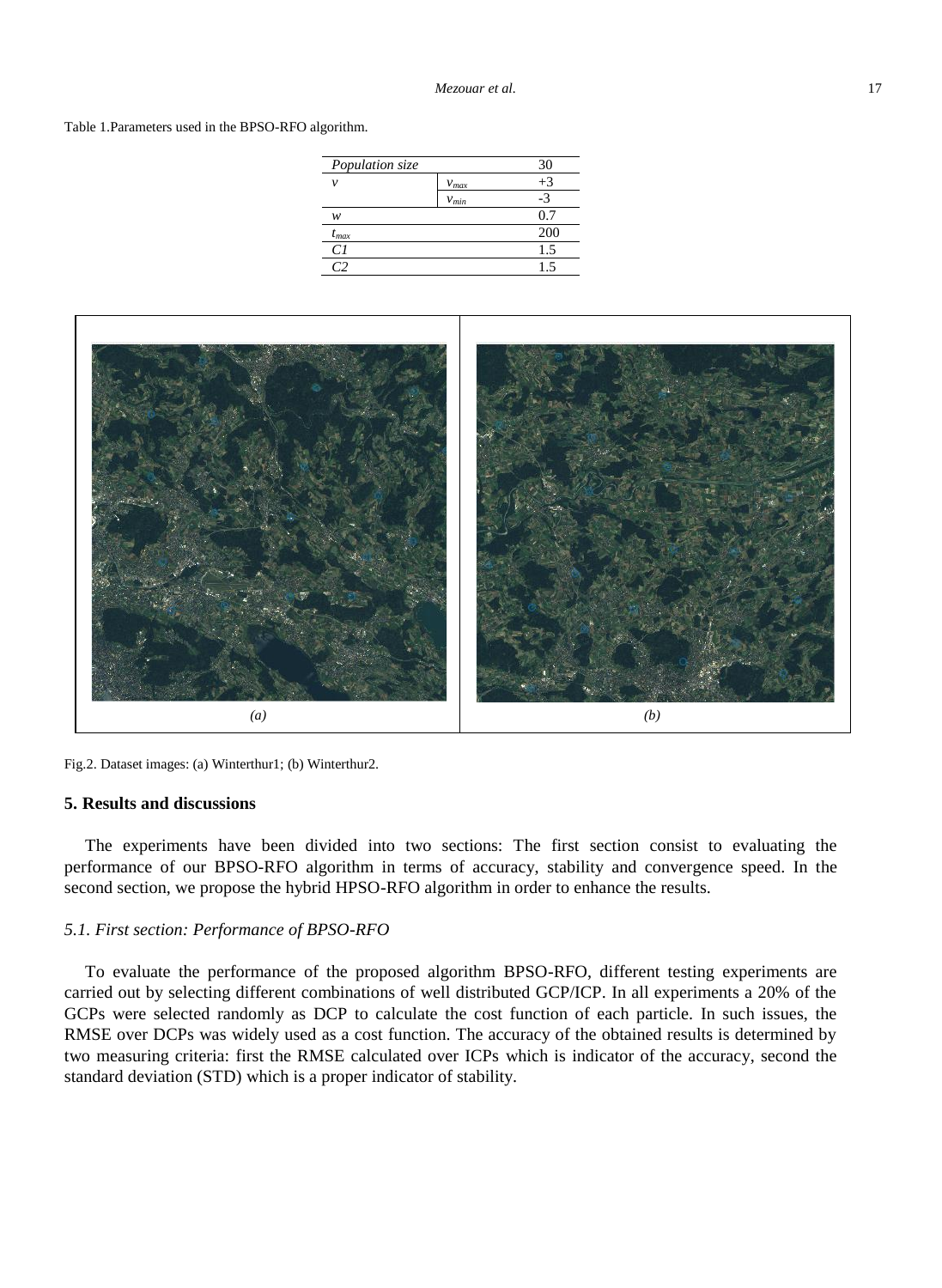Furthermore, a comparison was conducted with the conventional binary PSO and standard GA with the same combinations of GCPs/ICPs. The genetic operators crossover and mutation probabilities used in the experiment are respectively 0.75 and 0.001. The binary tournament and two-point crossover methods were employed. As the meta-heuristic algorithms given a different result in each execution, each algorithm is executed 10 times. The particle with the lowest cost function was selected as the best one and mentioned in the following table.

| Data sets   | <b>GCP/ICP</b> | RMSE over ICP (the best run among 10 runs) |                            |                           | STD of RMSE over ICPs (10 runs) |                            |                    |
|-------------|----------------|--------------------------------------------|----------------------------|---------------------------|---------------------------------|----------------------------|--------------------|
|             |                | BPSO-RFO                                   | Conventional<br><b>PSO</b> | Conventional<br><b>GA</b> | BPSO-RFO                        | Conventional<br><b>PSO</b> | Conventional<br>GА |
|             | 15/3           | 0.8726                                     | 0.9836                     | 0.8287                    | 0.2435                          | 0.3304                     | 1.6440             |
| Winterthur1 | 12/6           | 0.8839                                     | 1.1383                     | 2.9475                    | 1.0130                          | 1.4216                     | 204.4333           |
|             | 8/10           | 1.6471                                     | 205.3063                   | 133.8651                  | 0.4785                          | 9.4025                     | $2.7009e+04$       |
| Winterthur2 | 15/5           | 0.8484                                     | 0.8844                     | 0.8781                    | 0.0822                          | 0.2578                     | 2.9202             |
|             | 12/8           | 0.8827                                     | 1.4710                     | 0.8976                    | 1.0938                          | 2.9363                     | 500.7724           |
|             | 08/12          | 1.6258                                     | $1.0265e+03$               | 742.5804                  | 231.2884                        | $2.9080e+03$               | 711.0490           |

Table 2. The accuracy and stability results of different algorithms

As shown in Table above, the BPSO-RFO achieves clearly better results than the conventional PSO and GA in most cases in term of accuracy and in all cases in term of stability. The value of RMSE over ICP shows the high accuracy of the proposed methods which can optimize the RFMs coefficients and obtain a sub-pixel on accuracy just with 12 GCPs for the two images. If the number of GCPs is less than 12 the accuracy is degraded in the worst case to 1.64 pixels which is appropriate for photogrammetric and remote sensing applications. Unlike the conventional PSO and GA, the accuracy values have degraded to 1000 and 700 pixels respectively, this due to the local minima problem. In term of stability, our algorithm shows high stability especially with 12 and 15 GCPs. In the overall view of the results our method is more stable than both conventional PSO and GA, this due to the transfer function (eq.10) which is designed to be more omit of the RPC than preserve them, this helped the BPSO-RFO to minimize the number of RPC with acceptable accuracy.

## *5.2. Second section: The proposed hybrid algorithm for RFM optimization*

When comparing conventional GA to the conventional PSO, it is clear that GA is more accurate and stable; this is due to the genetic operations such as mutation and crossover which give to GA more diversity in the search space and guide research towards the best solution. Moreover and from the results obtained in the previous section, BPSO-RFO and GA give better results and are approximately equal compared to conventional PSO method. In this section, we propose to study a hybrid technique named HPSO-RFO that blends the concept of BPSO and GA by integrating the genetic operations mutation and crossover to BPSO algorithm.

An intelligent stochastic crossover procedure is used in the proposed HPSO-RFO to protect the essence of particle swarm optimization in the binary domain (eq.12).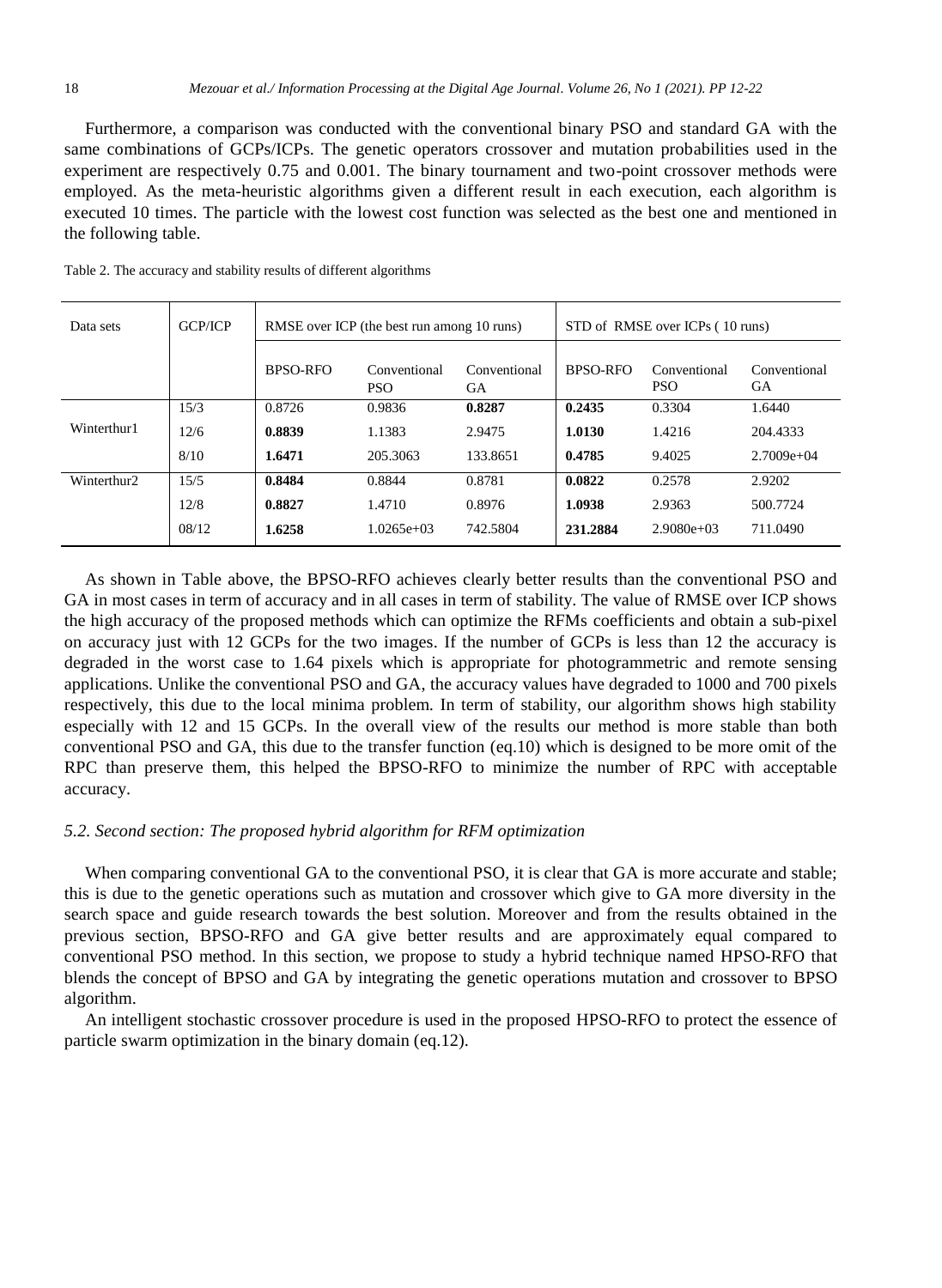*Mezouar et al.* 19

$$
x_{ij} \begin{cases} x_{ij} & if \quad 0 \le r_{ij} \le \alpha \\ P_{ij} & if \quad \alpha < r_{ij} \le 2\alpha \\ Pg_{ij} & if \quad 2\alpha < r_{ij} \le 1 \end{cases} \tag{12}
$$

In eq.12, $\alpha$  denotes the crossover probability that has been predetermined. In this experiment,  $\alpha = 33\%$ , which means that each bit  $x_{ii}$ , in a particle has a 33 % probability of remaining in its state as determined by equations (9,10) and a 66% chance of being replaced by a bit from its previous best and current global best particle. Another popular genetic algorithm (GA) operator for maintaining population variety is mutation. The mutation operator is used in HPSO to accomplish two purposes. First, it may keep the swarm diverse; second, it can make escape easier to any local optimum. The mutation operation is applying in HPSO-RFO by generate a random number in the interval [0-1] and compared to mutation probability *m* which equal 0.02 is this research in order to performing mutation operation as shown in eq.13

$$
x_{ij} = \begin{cases} not(x_{ij}), & if r_{ij} \le m \\ x_{ij}, & otherwise \end{cases}
$$
 (13)

The flowchart of the proposed hybrid algorithm HPSO-RFO is illustrated in figure 3 and the different results obtained with the proposed hybrid algorithm are depicted in the table below.

| Data sets   | <b>GCP/ICP</b> | Optimum (the best run among 10 runs) |                 | Among 10 runs   |                                   |                                      |
|-------------|----------------|--------------------------------------|-----------------|-----------------|-----------------------------------|--------------------------------------|
|             |                | Number of RPC<br>P1, P2, P3, P4      | RMSE of<br>ICPs | RMSE of<br>GCPs | Average<br>RMSE of<br><b>ICPS</b> | <b>STD</b><br>RMSE of<br><b>ICPs</b> |
|             | 15/3           | 9, 1, 6, 2                           | 0.4257          | 0.3971          | 1.0625                            | 0.8737                               |
| Winterthur1 | 12/6           | 5, 1, 8, 3                           | 1.5157          | 0.2159          | 2.7408                            | 1.0941                               |
|             | 8/10           | 5, 1, 4, 2                           | 1.2268          | 0.2200          | 8.5279                            | 7.9802                               |
|             | 15/5           | 4,1,9,4                              | 0.8295          | 0.3357          | 1.0583                            | 0.1161                               |
| Winterthur2 | 12/8           | 4, 3, 4, 3                           | 0.8564          | 0.2053          | 1.1799                            | 0.3039                               |
|             | 8/12           | 3, 2, 3, 1                           | 1.5179          | 0.1719          | 88.9673                           | 242.9930                             |

Table 3. The results of the HPSO-RFO algorithm.

Table 3, shows the obtained optimum RMSEs of ICPs and GCPS as well as the number of the best found RPCs [P1,P2,P3,P4] by the proposed hybrid algorithm HPSO-RFO applied for the Winterthur data set. From the experimental results obtained, we approve that our proposed hybrid algorithm HPSO-RFO has a better accuracy compared to BPSO and GA in the majority of cases this is due to the mutation and crossover added in which give it more diversity and variety in solution than other literature tested methods. The HPSO-RFO algorithm gives good results and achieves an optimum structure of RFM (minimum RPCs) with accuracy less than 1.51 in all cases compared to other tested literature methods. Therefore, the HPSO-RFO outperforms the initial proposed approach (BPSO-RFO) that was presented in section 5.1, due to the two additional operations crossover and mutation, which boost the convergence speed and prevent the local optimum phenomena, the obtained results of the optimum run (table 3) have proved the superiority of HPSO-RFO and reveal a 5.7% improvement over BPSO-RFO.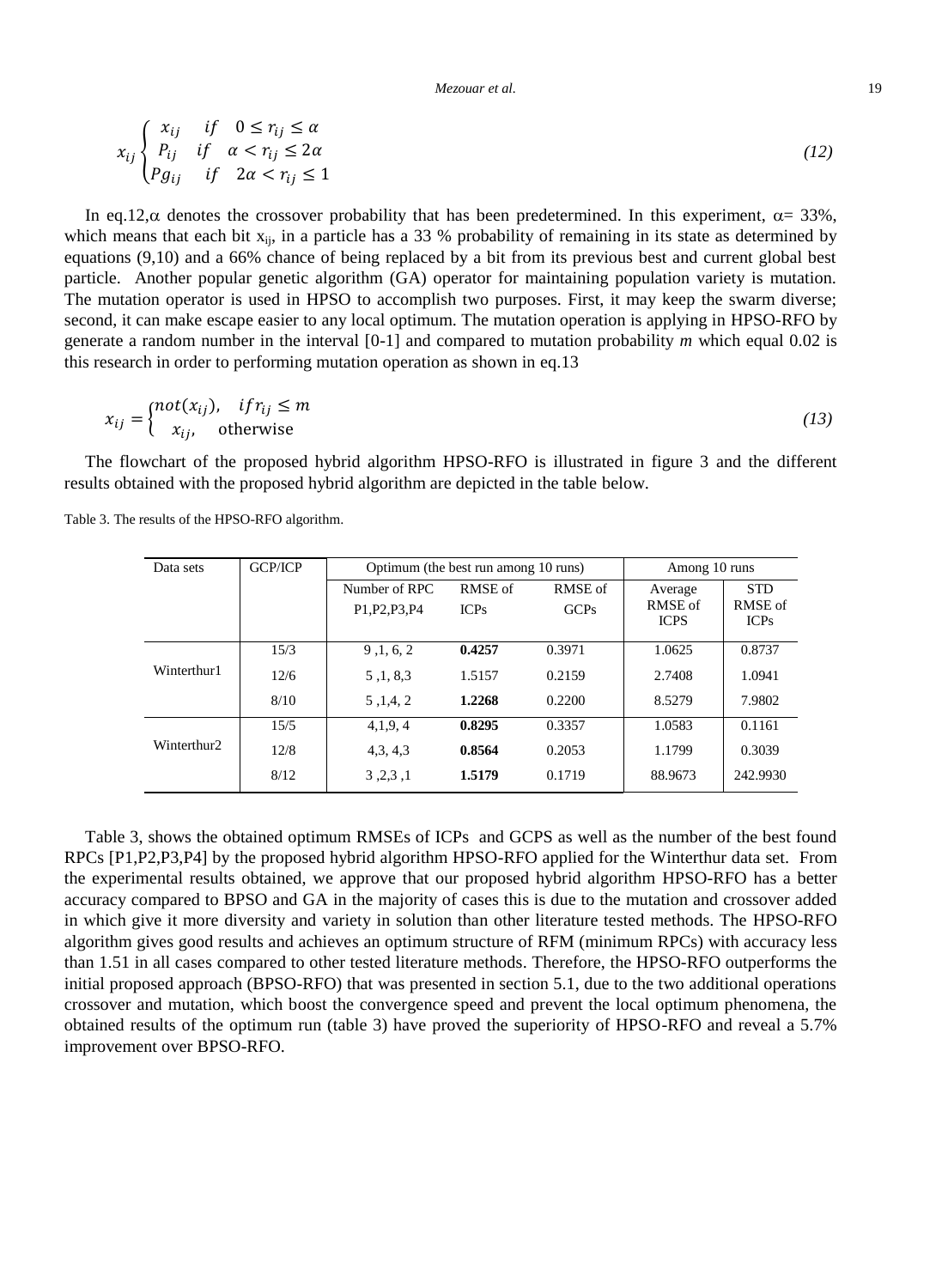

Fig.3. The flowchart of the HPSO-RFO algorithm.

The two last columns of table 3 indicate the stability and the average accuracy of the proposed algorithm over the 10 runs. The stability of the algorithm was positively reflected by the accuracy in which the average RMSE of ICPs achieves an acceptable accuracy when implementing 15 and 12 GCPs for the two data sets. A value of 2.7 pixels is obtained in the worst case. However, the stability of the algorithm is degraded for the case of 8 GCPs. Accordingly, to the results of the most cases, the HPSO-RFO is more suitable and provides higher accuracy and good stability.

To test the convergence speed of the tested methods, the best run among the 10 runs is selected in this section for convergence speed analysis. Fig.4 demonstrates the convergence curve of the literature methods with a very limited number of GCPs (GCP=8) for Winterthur1 data set. As observed in figure, the conventional PSO and GA have a slow convergence than BPSO-RFO and HPSO-RFO which are much faster.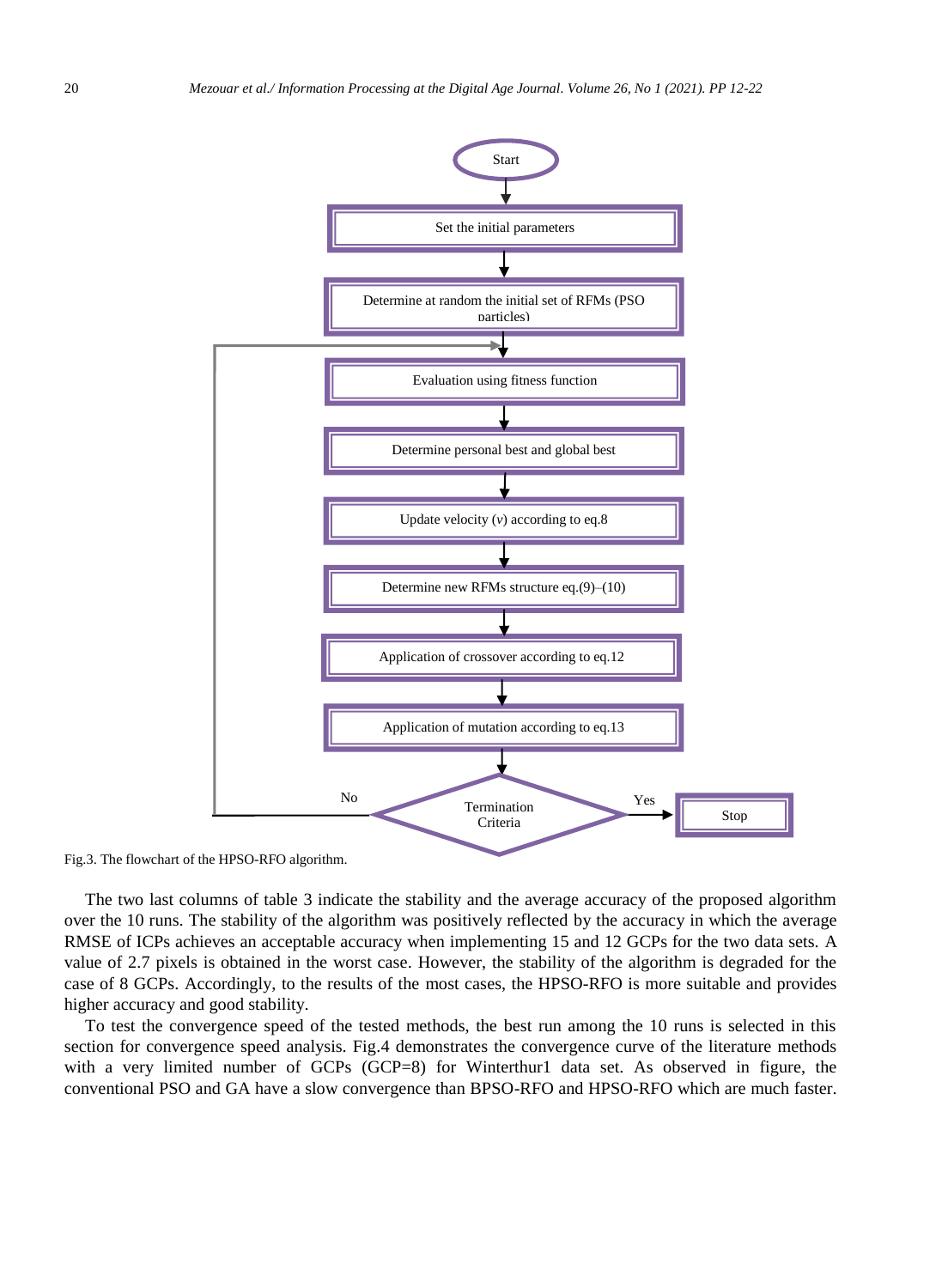Our proposed algorithms shows significant performances compared to BPSO-RFO due to the transfer function and the mutation and crossover operations in HPSO-RFO that does not just improve the accuracy but also the convergence speed.



Fig.4. Convergence speed of the tested methods.

#### **6. Conclusion**

This paper presents a modified binary PSO of RFM optimization for ALSAT2 images ortho-rectification. The proposed binary PSO can achieve a sub-pixel on accuracy with a very limited number of GCPs. The results obtained demonstrate the performance of our proposed algorithms BPSO-RFO in term of accuracy and stability comparing to the conventional binary PSO and conventional binary GA in the most cases. In term of convergence speed the proposed binary PSO confirm its superiority to other tested method, the BPSO-RFO converges rapidly less than 15 iterations.

In the second part of this paper, a HPSO-RFO algorithm is proposed by mixing PSO and GA concepts to increase the accuracy of ortho-rectification by presenting the optimum RFM coefficients with better accuracy than the other tested methods this is due to the genetic operations (mutation and crossover) added,. Moreover, the algorithm has a fast convergence compared to conventional PSO and GA (less than 20 iterations) to converge towards the optimum results.

#### **References**

Belfiore, O. R. and C. Parente., 2016. Comparison of Different Algorithms to Orthorectify WorldView-2 Satellite Imagery. Algorithms, 9(4). doi: 10.3390/a9040067.

Chen, L. Y., T. A., Teo and C. L., Liu, 2006. The geometrical comparisons of RSM and RFM for Formosat-2 satellite images. Photogrammetric Engineering and Remote Sensing, 72(5), pp. 573-579. https://doi.org/10.14358/PERS.72.5.573.

Eberhart, R. and Y. Shi, 2001. Particle swarm optimization: developments, applications and resources. In Proceedings of the Congress on Evolutionary Computation (IEEE Cat. No.01TH8546), vol. 1, pp. 81–86. doi: 10.1109/CEC.2001.934374.

Gholinejad, S., A. A. Naeini, and A. Amiri-Simkooei, 2019. Robust Particle Swarm Optimization of RFMs for High-Resolution Satellite